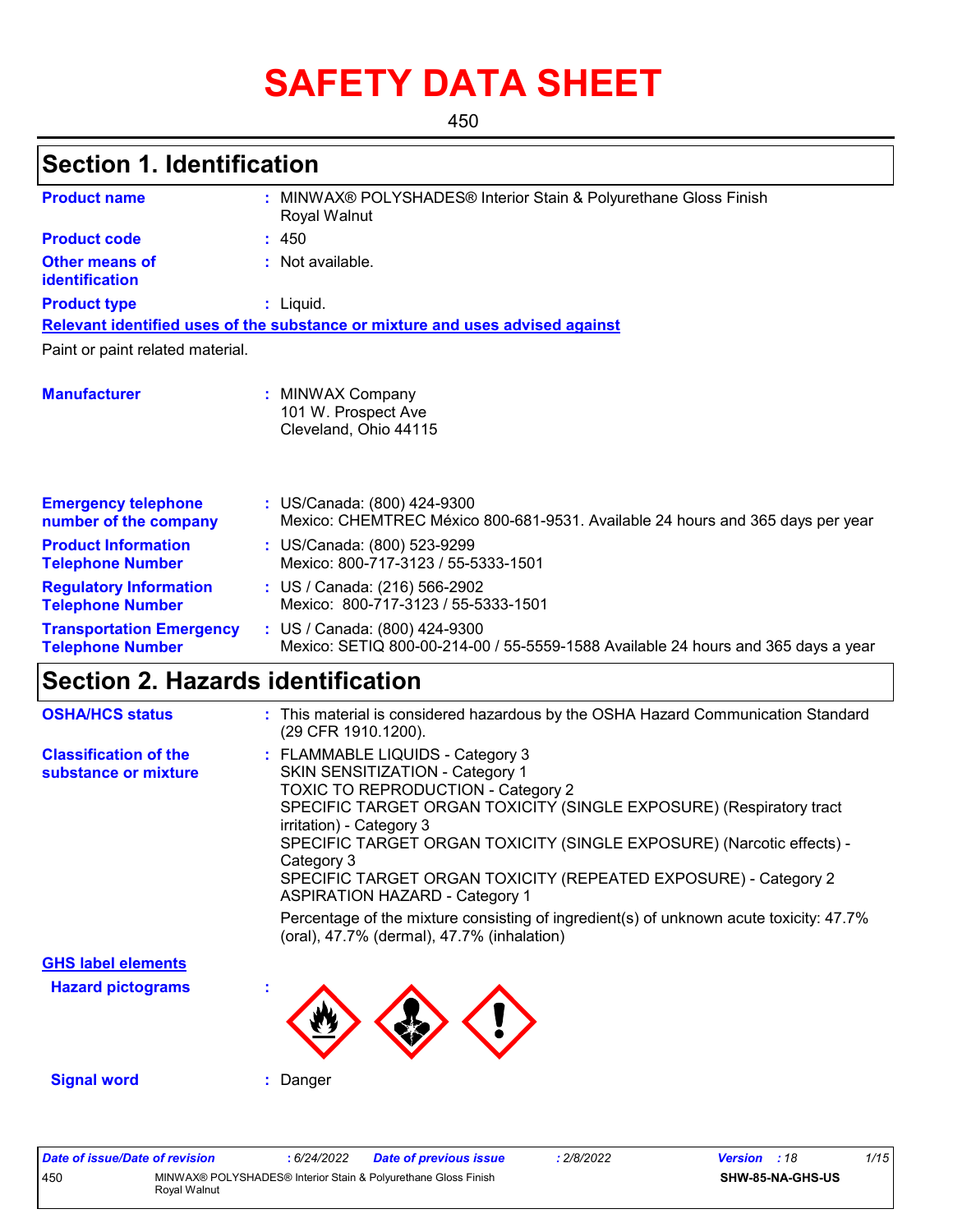### **Section 2. Hazards identification**

| <b>Hazard statements</b>                   | : Flammable liquid and vapor.<br>May be fatal if swallowed and enters airways.                                                                                                                                                                                                                                                                                                                                                                                                                                                                                                             |
|--------------------------------------------|--------------------------------------------------------------------------------------------------------------------------------------------------------------------------------------------------------------------------------------------------------------------------------------------------------------------------------------------------------------------------------------------------------------------------------------------------------------------------------------------------------------------------------------------------------------------------------------------|
|                                            | May cause an allergic skin reaction.                                                                                                                                                                                                                                                                                                                                                                                                                                                                                                                                                       |
|                                            | May cause respiratory irritation.                                                                                                                                                                                                                                                                                                                                                                                                                                                                                                                                                          |
|                                            | May cause drowsiness or dizziness.                                                                                                                                                                                                                                                                                                                                                                                                                                                                                                                                                         |
|                                            | Suspected of damaging fertility or the unborn child.                                                                                                                                                                                                                                                                                                                                                                                                                                                                                                                                       |
|                                            | May cause damage to organs through prolonged or repeated exposure.                                                                                                                                                                                                                                                                                                                                                                                                                                                                                                                         |
| <b>Precautionary statements</b>            |                                                                                                                                                                                                                                                                                                                                                                                                                                                                                                                                                                                            |
| <b>General</b>                             | : Read label before use. Keep out of reach of children. If medical advice is needed,<br>have product container or label at hand.                                                                                                                                                                                                                                                                                                                                                                                                                                                           |
| <b>Prevention</b>                          | Obtain special instructions before use. Do not handle until all safety precautions have<br>been read and understood. Wear protective gloves, protective clothing and eye or face<br>protection. Keep away from heat, hot surfaces, sparks, open flames and other ignition<br>sources. No smoking. Use explosion-proof electrical, ventilating or lighting equipment.<br>Use non-sparking tools. Take action to prevent static discharges. Use only outdoors or<br>in a well-ventilated area. Do not breathe vapor. Contaminated work clothing must not<br>be allowed out of the workplace. |
| <b>Response</b>                            | : IF exposed or concerned: Get medical advice or attention. IF INHALED: Remove<br>person to fresh air and keep comfortable for breathing. Call a POISON CENTER or<br>doctor if you feel unwell. IF SWALLOWED: Immediately call a POISON CENTER or<br>doctor. Do NOT induce vomiting. IF ON SKIN (or hair): Take off immediately all<br>contaminated clothing. Rinse skin with water. Wash contaminated clothing before<br>reuse. IF ON SKIN: Wash with plenty of water. If skin irritation or rash occurs: Get<br>medical advice or attention.                                             |
| <b>Storage</b>                             | : Store locked up. Store in a well-ventilated place. Keep container tightly closed. Keep<br>cool.                                                                                                                                                                                                                                                                                                                                                                                                                                                                                          |
| <b>Disposal</b>                            | Dispose of contents and container in accordance with all local, regional, national and<br>international regulations.                                                                                                                                                                                                                                                                                                                                                                                                                                                                       |
| <b>Supplemental label</b><br>elements      | DELAYED EFFECTS FROM LONG TERM OVEREXPOSURE. Contains solvents which<br>can cause permanent brain and nervous system damage. Intentional misuse by<br>deliberately concentrating and inhaling the contents can be harmful or fatal. WARNING:<br>This product contains chemicals known to the State of California to cause cancer and<br>birth defects or other reproductive harm.                                                                                                                                                                                                          |
|                                            | Please refer to the SDS for additional information. Keep out of reach of children. Do not<br>transfer contents to other containers for storage.                                                                                                                                                                                                                                                                                                                                                                                                                                            |
| <b>Hazards not otherwise</b><br>classified | : DANGER: Rags, steel wool, other waste soaked with this product, and sanding residue<br>may spontaneously catch fire if improperly discarded. Immediately place rags, steel<br>wool, other waste soaked with this product, and sanding residue in a sealed, water-filled,<br>metal container. Dispose of in accordance with local fire regulations.                                                                                                                                                                                                                                       |

### **Section 3. Composition/information on ingredients**

| Substance/mixture     | : Mixture        |
|-----------------------|------------------|
| Other means of        | : Not available. |
| <b>identification</b> |                  |

#### **CAS number/other identifiers**

| <b>Ingredient name</b>               | $\%$ by weight | <b>CAS number</b> |
|--------------------------------------|----------------|-------------------|
| Light Aliphatic Hydrocarbon          | I≥25 - ≤50     | 64742-47-8        |
| Light Aliphatic Hydrocarbon          | 210 - ≤25      | 64742-47-8        |
| Med. Aliphatic Hydrocarbon Solvent   | <′             | 64742-88-7        |
| Zirconium 2-Ethylhexanoate           | l≤1            | 22464-99-9        |
| Hydrotreated Heavy Petroleum Naphtha | ≤0.3           | 64742-48-9        |
| Methyl Ethyl Ketoxime                | $≤0.3$         | 96-29-7           |

Any concentration shown as a range is to protect confidentiality or is due to batch variation.

| Date of issue/Date of revision |              | 6/24/2022 | <b>Date of previous issue</b>                                  | 2/8/2022 | <b>Version</b> : 18 |                         | 2/15 |
|--------------------------------|--------------|-----------|----------------------------------------------------------------|----------|---------------------|-------------------------|------|
| 450                            | Roval Walnut |           | MINWAX® POLYSHADES® Interior Stain & Polyurethane Gloss Finish |          |                     | <b>SHW-85-NA-GHS-US</b> |      |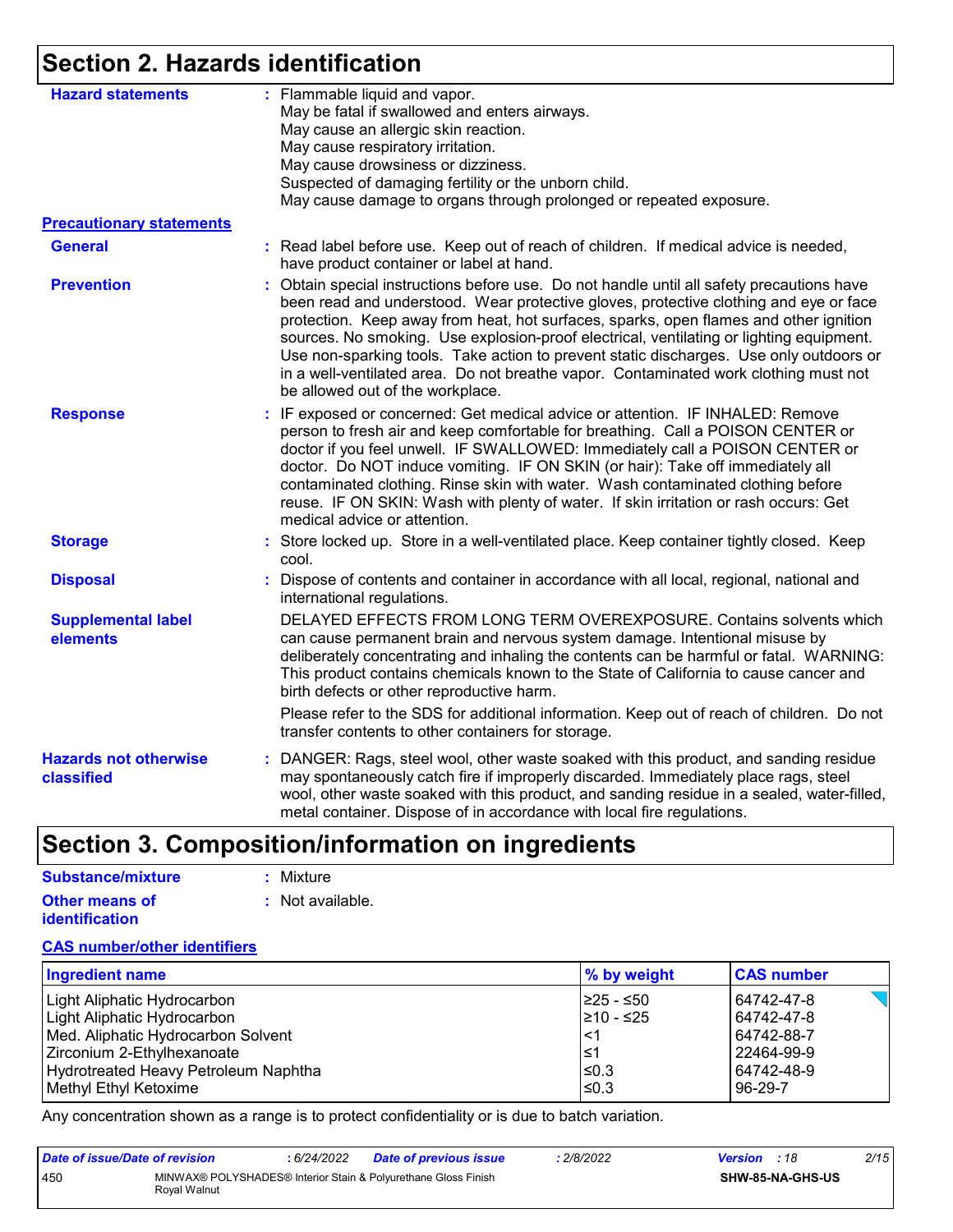### **Section 3. Composition/information on ingredients**

**There are no additional ingredients present which, within the current knowledge of the supplier and in the concentrations applicable, are classified and hence require reporting in this section.**

**Occupational exposure limits, if available, are listed in Section 8.**

### **Section 4. First aid measures**

| <b>Description of necessary first aid measures</b> |
|----------------------------------------------------|
|----------------------------------------------------|

| Eye contact         | : Immediately flush eyes with plenty of water, occasionally lifting the upper and lower<br>eyelids. Check for and remove any contact lenses. Continue to rinse for at least 10<br>minutes. Get medical attention following exposure or if feeling unwell.                                                                                                                                                                                                                                                                                                                                                                                                                                                                                               |
|---------------------|---------------------------------------------------------------------------------------------------------------------------------------------------------------------------------------------------------------------------------------------------------------------------------------------------------------------------------------------------------------------------------------------------------------------------------------------------------------------------------------------------------------------------------------------------------------------------------------------------------------------------------------------------------------------------------------------------------------------------------------------------------|
| <b>Inhalation</b>   | : Remove victim to fresh air and keep at rest in a position comfortable for breathing. If it<br>is suspected that fumes are still present, the rescuer should wear an appropriate mask<br>or self-contained breathing apparatus. If not breathing, if breathing is irregular or if<br>respiratory arrest occurs, provide artificial respiration or oxygen by trained personnel. It<br>may be dangerous to the person providing aid to give mouth-to-mouth resuscitation.<br>Get medical attention. If necessary, call a poison center or physician. If unconscious,<br>place in recovery position and get medical attention immediately. Maintain an open<br>airway. Loosen tight clothing such as a collar, tie, belt or waistband.                    |
| <b>Skin contact</b> | : Wash with plenty of soap and water. Remove contaminated clothing and shoes. Wash<br>contaminated clothing thoroughly with water before removing it, or wear gloves.<br>Continue to rinse for at least 10 minutes. Get medical attention. In the event of any<br>complaints or symptoms, avoid further exposure. Wash clothing before reuse. Clean<br>shoes thoroughly before reuse.                                                                                                                                                                                                                                                                                                                                                                   |
| <b>Ingestion</b>    | : Get medical attention immediately. Call a poison center or physician. Wash out mouth<br>with water. Remove dentures if any. If material has been swallowed and the exposed<br>person is conscious, give small quantities of water to drink. Stop if the exposed person<br>feels sick as vomiting may be dangerous. Aspiration hazard if swallowed. Can enter<br>lungs and cause damage. Do not induce vomiting. If vomiting occurs, the head should<br>be kept low so that vomit does not enter the lungs. Never give anything by mouth to an<br>unconscious person. If unconscious, place in recovery position and get medical<br>attention immediately. Maintain an open airway. Loosen tight clothing such as a collar,<br>tie, belt or waistband. |

|                                       | <b>Most important symptoms/effects, acute and delayed</b>                                                                                                                                                                                                               |
|---------------------------------------|-------------------------------------------------------------------------------------------------------------------------------------------------------------------------------------------------------------------------------------------------------------------------|
| <b>Potential acute health effects</b> |                                                                                                                                                                                                                                                                         |
| <b>Eye contact</b>                    | : No known significant effects or critical hazards.                                                                                                                                                                                                                     |
| <b>Inhalation</b>                     | : Can cause central nervous system (CNS) depression. May cause drowsiness or<br>dizziness. May cause respiratory irritation.                                                                                                                                            |
| <b>Skin contact</b>                   | : May cause an allergic skin reaction.                                                                                                                                                                                                                                  |
| <b>Ingestion</b>                      | : Can cause central nervous system (CNS) depression. May be fatal if swallowed and<br>enters airways.                                                                                                                                                                   |
| <b>Over-exposure signs/symptoms</b>   |                                                                                                                                                                                                                                                                         |
| <b>Eye contact</b>                    | : No specific data.                                                                                                                                                                                                                                                     |
| <b>Inhalation</b>                     | : Adverse symptoms may include the following:<br>respiratory tract irritation<br>coughing<br>nausea or vomiting<br>headache<br>drowsiness/fatigue<br>dizziness/vertigo<br>unconsciousness<br>reduced fetal weight<br>increase in fetal deaths<br>skeletal malformations |

| Date of issue/Date of revision |              | 6/24/2022 | <b>Date of previous issue</b>                                  | 2/8/2022 | <b>Version</b> : 18 |                  | 3/15 |
|--------------------------------|--------------|-----------|----------------------------------------------------------------|----------|---------------------|------------------|------|
| 450                            | Roval Walnut |           | MINWAX® POLYSHADES® Interior Stain & Polyurethane Gloss Finish |          |                     | SHW-85-NA-GHS-US |      |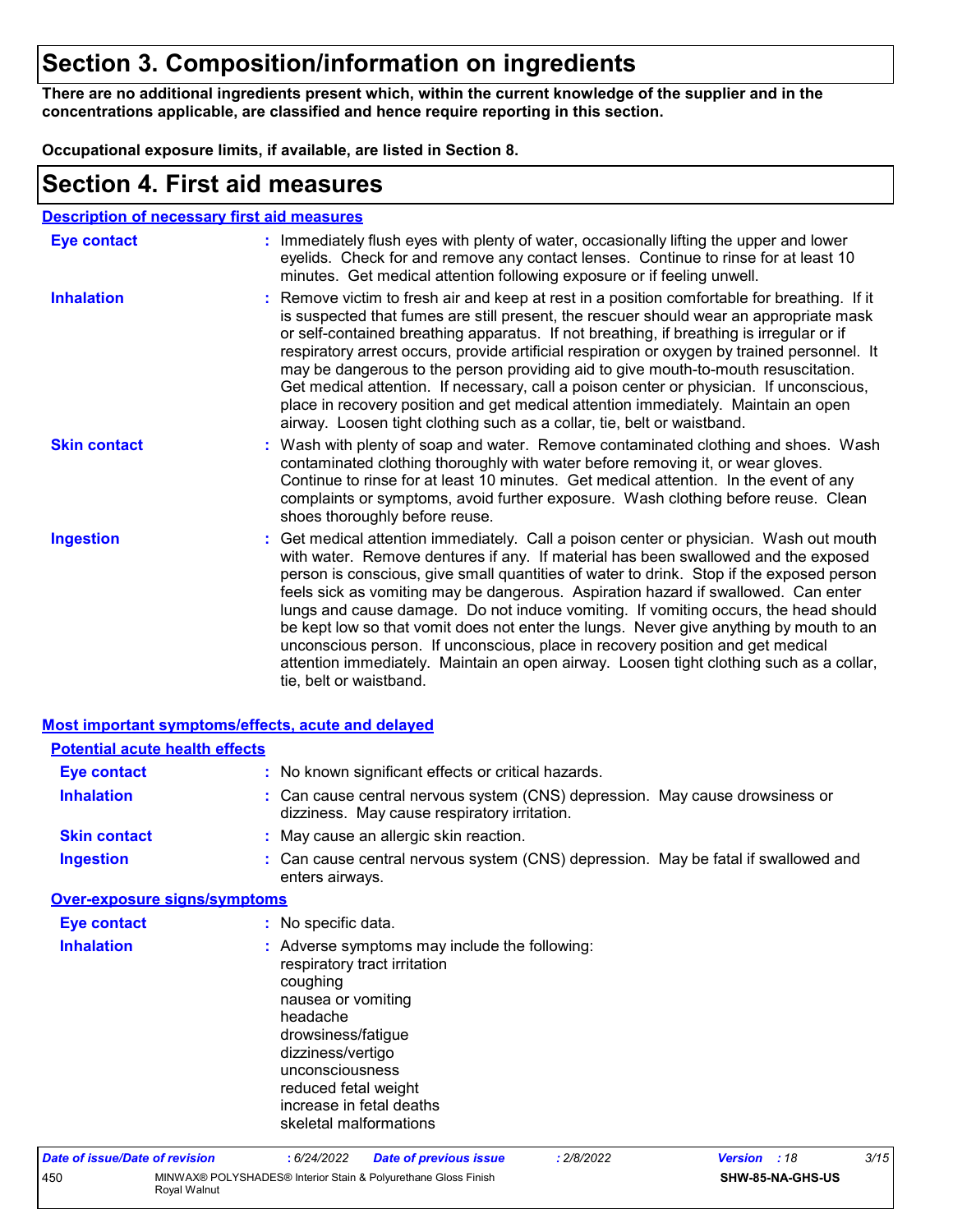### **Section 4. First aid measures**

| <b>Skin contact</b>               | : Adverse symptoms may include the following:<br>irritation<br>redness<br>reduced fetal weight<br>increase in fetal deaths<br>skeletal malformations                                                                                                                                                                                                                                                            |
|-----------------------------------|-----------------------------------------------------------------------------------------------------------------------------------------------------------------------------------------------------------------------------------------------------------------------------------------------------------------------------------------------------------------------------------------------------------------|
| <b>Ingestion</b>                  | : Adverse symptoms may include the following:<br>nausea or vomiting<br>reduced fetal weight<br>increase in fetal deaths<br>skeletal malformations<br><u>Indication of immediate medical attention and special treatment needed, if necessary</u>                                                                                                                                                                |
| <b>Notes to physician</b>         | : Treat symptomatically. Contact poison treatment specialist immediately if large<br>quantities have been ingested or inhaled.                                                                                                                                                                                                                                                                                  |
| <b>Specific treatments</b>        | : No specific treatment.                                                                                                                                                                                                                                                                                                                                                                                        |
| <b>Protection of first-aiders</b> | : No action shall be taken involving any personal risk or without suitable training. If it is<br>suspected that fumes are still present, the rescuer should wear an appropriate mask or<br>self-contained breathing apparatus. It may be dangerous to the person providing aid to<br>give mouth-to-mouth resuscitation. Wash contaminated clothing thoroughly with water<br>before removing it, or wear gloves. |

#### **See toxicological information (Section 11)**

### **Section 5. Fire-fighting measures**

| <b>Extinguishing media</b>                               |                                                                                                                                                                                                                                                                                                                                                                                                                          |
|----------------------------------------------------------|--------------------------------------------------------------------------------------------------------------------------------------------------------------------------------------------------------------------------------------------------------------------------------------------------------------------------------------------------------------------------------------------------------------------------|
| <b>Suitable extinguishing</b><br>media                   | : Use dry chemical, $CO2$ , water spray (fog) or foam.                                                                                                                                                                                                                                                                                                                                                                   |
| <b>Unsuitable extinguishing</b><br>media                 | : Do not use water jet.                                                                                                                                                                                                                                                                                                                                                                                                  |
| <b>Specific hazards arising</b><br>from the chemical     | : Flammable liquid and vapor. Runoff to sewer may create fire or explosion hazard. In a<br>fire or if heated, a pressure increase will occur and the container may burst, with the risk<br>of a subsequent explosion. The vapor/gas is heavier than air and will spread along the<br>ground. Vapors may accumulate in low or confined areas or travel a considerable<br>distance to a source of ignition and flash back. |
| <b>Hazardous thermal</b><br>decomposition products       | Decomposition products may include the following materials:<br>carbon dioxide<br>carbon monoxide                                                                                                                                                                                                                                                                                                                         |
| <b>Special protective actions</b><br>for fire-fighters   | : Promptly isolate the scene by removing all persons from the vicinity of the incident if<br>there is a fire. No action shall be taken involving any personal risk or without suitable<br>training. Move containers from fire area if this can be done without risk. Use water<br>spray to keep fire-exposed containers cool.                                                                                            |
| <b>Special protective</b><br>equipment for fire-fighters | Fire-fighters should wear appropriate protective equipment and self-contained breathing<br>apparatus (SCBA) with a full face-piece operated in positive pressure mode.                                                                                                                                                                                                                                                   |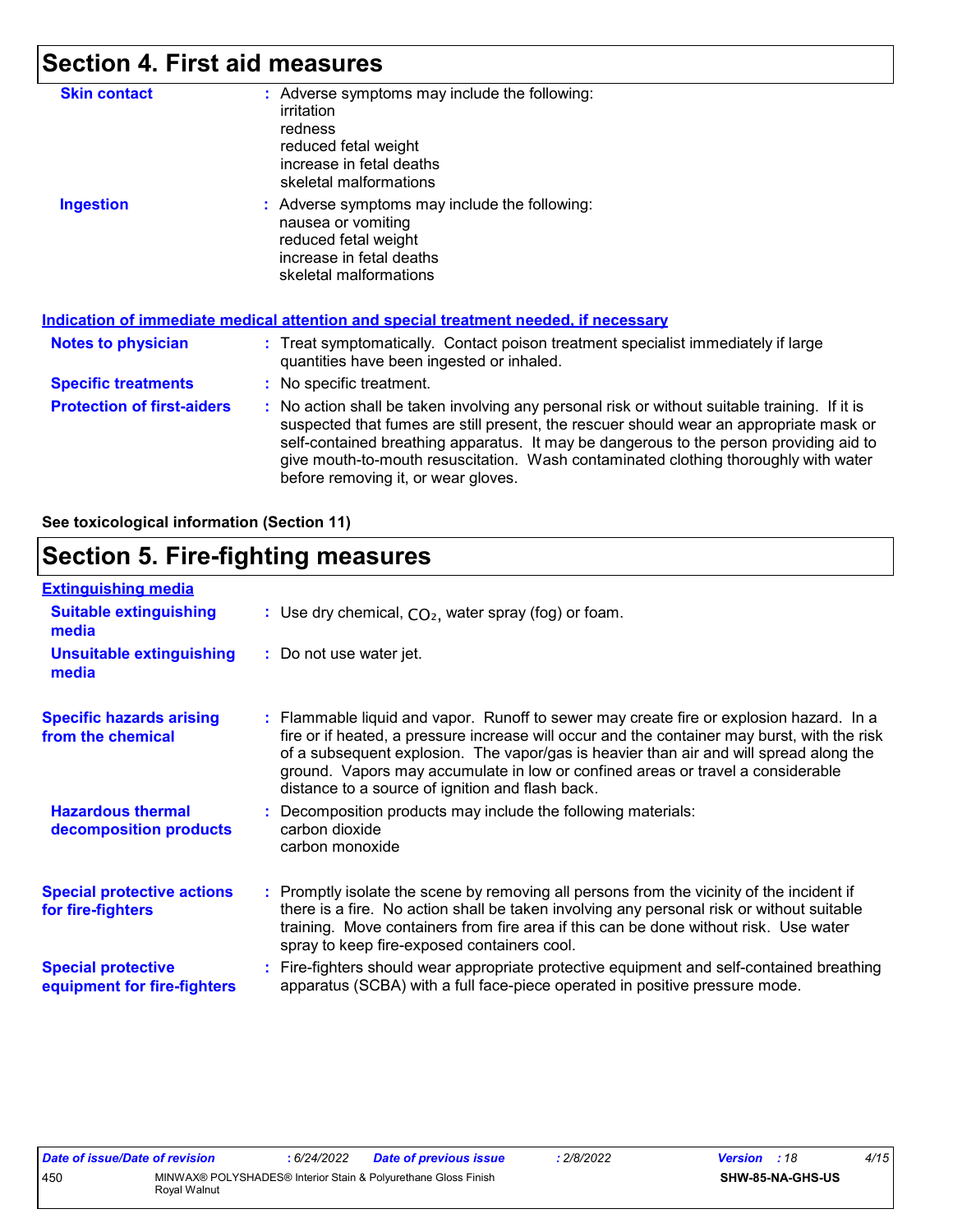### **Section 6. Accidental release measures**

|                                                              | Personal precautions, protective equipment and emergency procedures                                                                                                                                                                                                                                                                                                                                                                                                                                                                                                                                                                                                                                                                                                  |
|--------------------------------------------------------------|----------------------------------------------------------------------------------------------------------------------------------------------------------------------------------------------------------------------------------------------------------------------------------------------------------------------------------------------------------------------------------------------------------------------------------------------------------------------------------------------------------------------------------------------------------------------------------------------------------------------------------------------------------------------------------------------------------------------------------------------------------------------|
| For non-emergency<br>personnel                               | : No action shall be taken involving any personal risk or without suitable training.<br>Evacuate surrounding areas. Keep unnecessary and unprotected personnel from<br>entering. Do not touch or walk through spilled material. Shut off all ignition sources.<br>No flares, smoking or flames in hazard area. Avoid breathing vapor or mist. Provide<br>adequate ventilation. Wear appropriate respirator when ventilation is inadequate. Put<br>on appropriate personal protective equipment.                                                                                                                                                                                                                                                                      |
|                                                              | For emergency responders : If specialized clothing is required to deal with the spillage, take note of any information in<br>Section 8 on suitable and unsuitable materials. See also the information in "For non-<br>emergency personnel".                                                                                                                                                                                                                                                                                                                                                                                                                                                                                                                          |
| <b>Environmental precautions</b>                             | : Avoid dispersal of spilled material and runoff and contact with soil, waterways, drains<br>and sewers. Inform the relevant authorities if the product has caused environmental<br>pollution (sewers, waterways, soil or air).                                                                                                                                                                                                                                                                                                                                                                                                                                                                                                                                      |
| <b>Methods and materials for containment and cleaning up</b> |                                                                                                                                                                                                                                                                                                                                                                                                                                                                                                                                                                                                                                                                                                                                                                      |
| <b>Small spill</b>                                           | : Stop leak if without risk. Move containers from spill area. Use spark-proof tools and<br>explosion-proof equipment. Dilute with water and mop up if water-soluble. Alternatively,<br>or if water-insoluble, absorb with an inert dry material and place in an appropriate waste<br>disposal container. Dispose of via a licensed waste disposal contractor.                                                                                                                                                                                                                                                                                                                                                                                                        |
| <b>Large spill</b>                                           | : Stop leak if without risk. Move containers from spill area. Use spark-proof tools and<br>explosion-proof equipment. Approach release from upwind. Prevent entry into sewers,<br>water courses, basements or confined areas. Wash spillages into an effluent treatment<br>plant or proceed as follows. Contain and collect spillage with non-combustible,<br>absorbent material e.g. sand, earth, vermiculite or diatomaceous earth and place in<br>container for disposal according to local regulations (see Section 13). Dispose of via a<br>licensed waste disposal contractor. Contaminated absorbent material may pose the<br>same hazard as the spilled product. Note: see Section 1 for emergency contact<br>information and Section 13 for waste disposal. |

### **Section 7. Handling and storage**

#### **Precautions for safe handling**

| <b>Protective measures</b>                       | : Put on appropriate personal protective equipment (see Section 8). Persons with a<br>history of skin sensitization problems should not be employed in any process in which<br>this product is used. Avoid exposure - obtain special instructions before use. Avoid<br>exposure during pregnancy. Do not handle until all safety precautions have been read<br>and understood. Do not get in eyes or on skin or clothing. Do not breathe vapor or mist.<br>Do not swallow. Use only with adequate ventilation. Wear appropriate respirator when<br>ventilation is inadequate. Do not enter storage areas and confined spaces unless<br>adequately ventilated. Keep in the original container or an approved alternative made<br>from a compatible material, kept tightly closed when not in use. Store and use away<br>from heat, sparks, open flame or any other ignition source. Use explosion-proof<br>electrical (ventilating, lighting and material handling) equipment. Use only non-sparking<br>tools. Take precautionary measures against electrostatic discharges. Empty containers<br>retain product residue and can be hazardous. Do not reuse container. |
|--------------------------------------------------|----------------------------------------------------------------------------------------------------------------------------------------------------------------------------------------------------------------------------------------------------------------------------------------------------------------------------------------------------------------------------------------------------------------------------------------------------------------------------------------------------------------------------------------------------------------------------------------------------------------------------------------------------------------------------------------------------------------------------------------------------------------------------------------------------------------------------------------------------------------------------------------------------------------------------------------------------------------------------------------------------------------------------------------------------------------------------------------------------------------------------------------------------------------------|
| <b>Advice on general</b><br>occupational hygiene | : Eating, drinking and smoking should be prohibited in areas where this material is<br>handled, stored and processed. Workers should wash hands and face before eating,<br>drinking and smoking. Remove contaminated clothing and protective equipment before<br>entering eating areas. See also Section 8 for additional information on hygiene                                                                                                                                                                                                                                                                                                                                                                                                                                                                                                                                                                                                                                                                                                                                                                                                                     |

measures.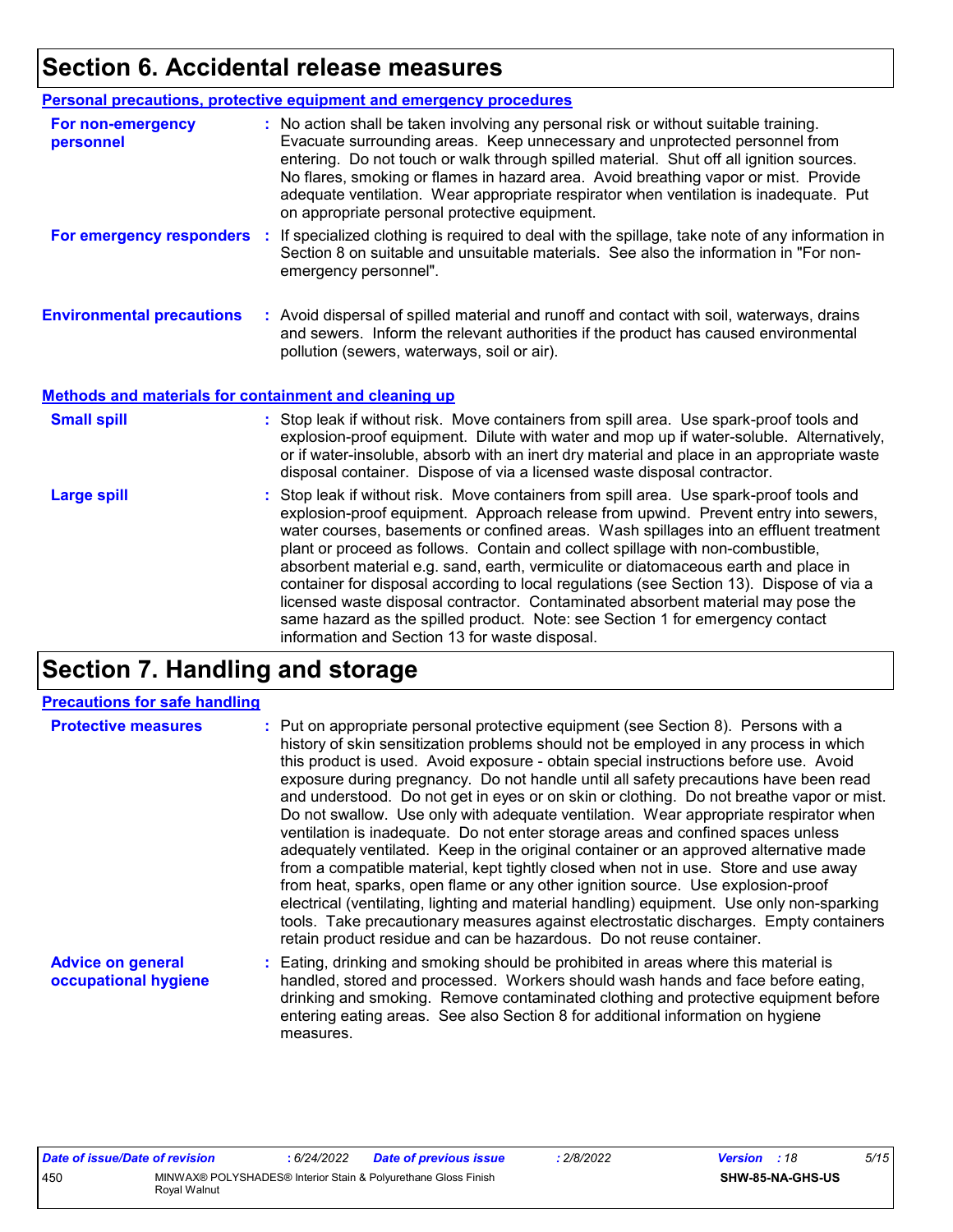## **Section 7. Handling and storage**

| <b>Conditions for safe storage,</b> | : Store in accordance with local regulations. Store in a segregated and approved area.        |  |  |  |  |  |
|-------------------------------------|-----------------------------------------------------------------------------------------------|--|--|--|--|--|
| including any                       | Store in original container protected from direct sunlight in a dry, cool and well-ventilated |  |  |  |  |  |
| incompatibilities                   | area, away from incompatible materials (see Section 10) and food and drink. Store             |  |  |  |  |  |
|                                     | locked up. Eliminate all ignition sources. Separate from oxidizing materials. Keep            |  |  |  |  |  |
|                                     | container tightly closed and sealed until ready for use. Containers that have been            |  |  |  |  |  |
|                                     | opened must be carefully resealed and kept upright to prevent leakage. Do not store in        |  |  |  |  |  |
|                                     | unlabeled containers. Use appropriate containment to avoid environmental                      |  |  |  |  |  |
|                                     | contamination. See Section 10 for incompatible materials before handling or use.              |  |  |  |  |  |

### **Section 8. Exposure controls/personal protection**

#### **Control parameters**

**Occupational exposure limits (OSHA United States)**

| <b>Ingredient name</b>                                        | CAS#                  | <b>Exposure limits</b>                                                                                                                                                                                                                                                                                                                                                 |
|---------------------------------------------------------------|-----------------------|------------------------------------------------------------------------------------------------------------------------------------------------------------------------------------------------------------------------------------------------------------------------------------------------------------------------------------------------------------------------|
| Light Aliphatic Hydrocarbon                                   | 64742-47-8            | ACGIH TLV (United States, 1/2021).<br>Absorbed through skin.<br>TWA: 200 mg/m <sup>3</sup> , (as total hydrocarbon<br>vapor) 8 hours.                                                                                                                                                                                                                                  |
| Light Aliphatic Hydrocarbon                                   | 64742-47-8            | ACGIH TLV (United States, 1/2021).<br>Absorbed through skin.<br>TWA: 200 mg/m <sup>3</sup> , (as total hydrocarbon<br>vapor) 8 hours.                                                                                                                                                                                                                                  |
| Med. Aliphatic Hydrocarbon Solvent                            | 64742-88-7            | OSHA PEL (United States, 5/2018).<br>TWA: 100 ppm 8 hours.<br>TWA: $400 \text{ mg/m}^3$ 8 hours.                                                                                                                                                                                                                                                                       |
| Zirconium 2-Ethylhexanoate                                    | 22464-99-9            | ACGIH TLV (United States, 1/2021).<br>TWA: 5 mg/m <sup>3</sup> , (as $Zr$ ) 8 hours.<br>STEL: 10 mg/m <sup>3</sup> , (as Zr) 15 minutes.<br>NIOSH REL (United States, 10/2020).<br>TWA: $5 \text{ mg/m}^3$ , (as Zr) 10 hours.<br>STEL: 10 mg/m <sup>3</sup> , (as Zr) 15 minutes.<br>OSHA PEL (United States, 5/2018).<br>TWA: 5 mg/m <sup>3</sup> , (as Zr) 8 hours. |
| Hydrotreated Heavy Petroleum Naphtha<br>Methyl Ethyl Ketoxime | 64742-48-9<br>96-29-7 | None.<br>OARS WEEL (United States, 1/2021). Skin<br>sensitizer.<br>TWA: 10 ppm 8 hours.                                                                                                                                                                                                                                                                                |

#### **Occupational exposure limits (Canada)**

| Ingredient name                                                                       | CAS#                          | <b>Exposure limits</b>                                                                                                                                                                                                                                                                                                                                                                                                                                          |  |  |  |
|---------------------------------------------------------------------------------------|-------------------------------|-----------------------------------------------------------------------------------------------------------------------------------------------------------------------------------------------------------------------------------------------------------------------------------------------------------------------------------------------------------------------------------------------------------------------------------------------------------------|--|--|--|
| Petroleum refining, hydrotreated light distillate                                     | 64742-47-8                    | <b>CA British Columbia Provincial (Canada,</b><br>6/2021). Absorbed through skin.<br>TWA: 200 mg/m <sup>3</sup> , (as total hydrocarbon<br>vapour) 8 hours.<br>CA Alberta Provincial (Canada, 6/2018).<br>Absorbed through skin.<br>8 hrs OEL: 200 mg/m <sup>3</sup> , (as total hydrocarbon<br>vapour) 8 hours.<br>CA Ontario Provincial (Canada, 6/2019).<br>Absorbed through skin.<br>TWA: 200 mg/m <sup>3</sup> , (as total hydrocarbon<br>vapour) 8 hours. |  |  |  |
| Petroleum refining, hydrotreated light distillate                                     | 64742-47-8                    | <b>CA British Columbia Provincial (Canada,</b><br>6/2021). Absorbed through skin.<br>TWA: 200 mg/m <sup>3</sup> , (as total hydrocarbon<br>vapour) 8 hours.                                                                                                                                                                                                                                                                                                     |  |  |  |
| <b>Date of issue/Date of revision</b><br>: 6/24/2022                                  | <b>Date of previous issue</b> | 6/15<br>: 2/8/2022<br>Version : 18                                                                                                                                                                                                                                                                                                                                                                                                                              |  |  |  |
| MINWAX® POLYSHADES® Interior Stain & Polyurethane Gloss Finish<br>450<br>Royal Walnut |                               | SHW-85-NA-GHS-US                                                                                                                                                                                                                                                                                                                                                                                                                                                |  |  |  |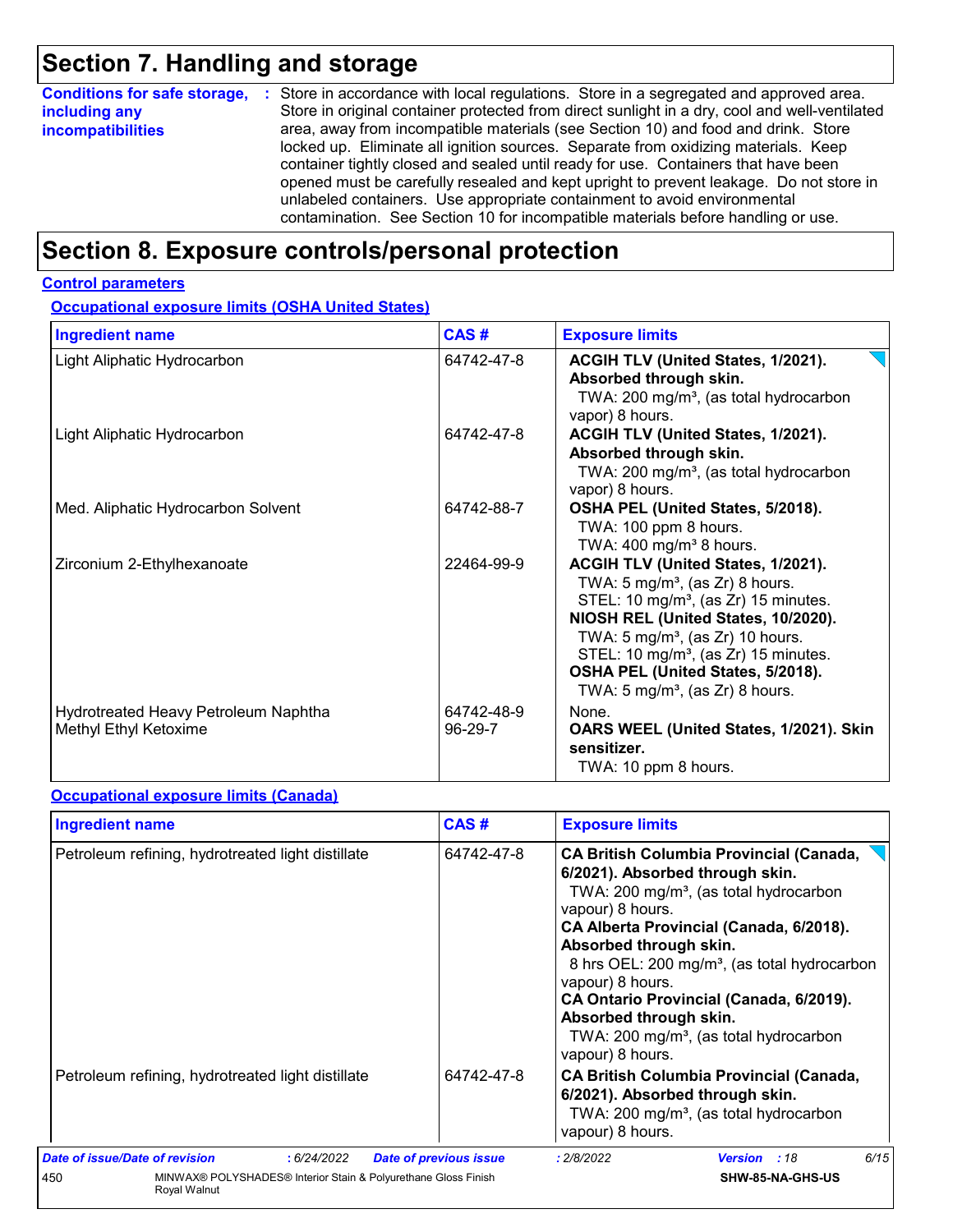## **Section 8. Exposure controls/personal protection**

|                            | 22464-99-9 | CA Alberta Provincial (Canada, 6/2018).<br>Absorbed through skin.<br>8 hrs OEL: 200 mg/m <sup>3</sup> , (as total hydrocarbon<br>vapour) 8 hours.<br>CA Ontario Provincial (Canada, 6/2019).<br>Absorbed through skin.<br>TWA: 200 mg/m <sup>3</sup> , (as total hydrocarbon<br>vapour) 8 hours.                                                                                                                                                                                                                                                                                                                       |
|----------------------------|------------|------------------------------------------------------------------------------------------------------------------------------------------------------------------------------------------------------------------------------------------------------------------------------------------------------------------------------------------------------------------------------------------------------------------------------------------------------------------------------------------------------------------------------------------------------------------------------------------------------------------------|
| Zirconium 2-Ethylhexanoate |            | CA Alberta Provincial (Canada, 6/2018).<br>8 hrs OEL: 5 mg/m <sup>3</sup> , (as Zr) 8 hours.<br>15 min OEL: 10 mg/m <sup>3</sup> , (as Zr) 15 minutes.<br><b>CA British Columbia Provincial (Canada,</b><br>$6/2021$ ).<br>TWA: 5 mg/m <sup>3</sup> , (as Zr) 8 hours.<br>STEL: 10 mg/m <sup>3</sup> , (as Zr) 15 minutes.<br>CA Quebec Provincial (Canada, 6/2021).<br>TWAEV: $5 \text{ mg/m}^3$ , (as Zr) 8 hours.<br>STEV: 10 mg/m <sup>3</sup> , (as Zr) 15 minutes.<br>CA Ontario Provincial (Canada, 6/2019).<br>STEL: 10 mg/m <sup>3</sup> , (as Zr) 15 minutes.<br>TWA: 5 mg/m <sup>3</sup> , (as Zr) 8 hours. |
| Methyl Ethyl Ketoxime      | 96-29-7    | OARS WEEL (United States, 1/2021). Skin<br>sensitizer.<br>TWA: 10 ppm 8 hours.                                                                                                                                                                                                                                                                                                                                                                                                                                                                                                                                         |

#### **Occupational exposure limits (Mexico)**

|                             | CAS#       | <b>Exposure limits</b>                                                                                                                       |
|-----------------------------|------------|----------------------------------------------------------------------------------------------------------------------------------------------|
| Light Aliphatic Hydrocarbon | 64742-47-8 | ACGIH TLV (United States, 1/2021).<br>Absorbed through skin.<br>TWA: 200 mg/m <sup>3</sup> , (as total hydrocarbon<br>vapor) 8 hours.        |
| Light Aliphatic Hydrocarbon | 64742-47-8 | <b>ACGIH TLV (United States, 1/2021).</b><br>Absorbed through skin.<br>TWA: 200 mg/m <sup>3</sup> , (as total hydrocarbon<br>vapor) 8 hours. |
| Zirconium 2-Ethylhexanoate  | 22464-99-9 | NOM-010-STPS-2014 (Mexico, 4/2016).<br>TWA: $5 \text{ mg/m}^3$ , (as Zr) 8 hours.<br>STEL: 10 mg/m <sup>3</sup> , (as Zr) 15 minutes.        |

| <b>Appropriate engineering</b><br>controls | : Use only with adequate ventilation. Use process enclosures, local exhaust ventilation or<br>other engineering controls to keep worker exposure to airborne contaminants below any<br>recommended or statutory limits. The engineering controls also need to keep gas,<br>vapor or dust concentrations below any lower explosive limits. Use explosion-proof<br>ventilation equipment.                                                                                     |
|--------------------------------------------|-----------------------------------------------------------------------------------------------------------------------------------------------------------------------------------------------------------------------------------------------------------------------------------------------------------------------------------------------------------------------------------------------------------------------------------------------------------------------------|
| <b>Environmental exposure</b><br>controls  | : Emissions from ventilation or work process equipment should be checked to ensure<br>they comply with the requirements of environmental protection legislation. In some<br>cases, fume scrubbers, filters or engineering modifications to the process equipment<br>will be necessary to reduce emissions to acceptable levels.                                                                                                                                             |
| <b>Individual protection measures</b>      |                                                                                                                                                                                                                                                                                                                                                                                                                                                                             |
| <b>Hygiene measures</b>                    | : Wash hands, forearms and face thoroughly after handling chemical products, before<br>eating, smoking and using the lavatory and at the end of the working period.<br>Appropriate techniques should be used to remove potentially contaminated clothing.<br>Contaminated work clothing should not be allowed out of the workplace. Wash<br>contaminated clothing before reusing. Ensure that eyewash stations and safety<br>showers are close to the workstation location. |

| Date of issue/Date of revision |              | 6/24/2022 | <b>Date of previous issue</b>                                  | : 2/8/2022 | <b>Version</b> : 18 |                  | 7/15 |
|--------------------------------|--------------|-----------|----------------------------------------------------------------|------------|---------------------|------------------|------|
| 450                            | Roval Walnut |           | MINWAX® POLYSHADES® Interior Stain & Polyurethane Gloss Finish |            |                     | SHW-85-NA-GHS-US |      |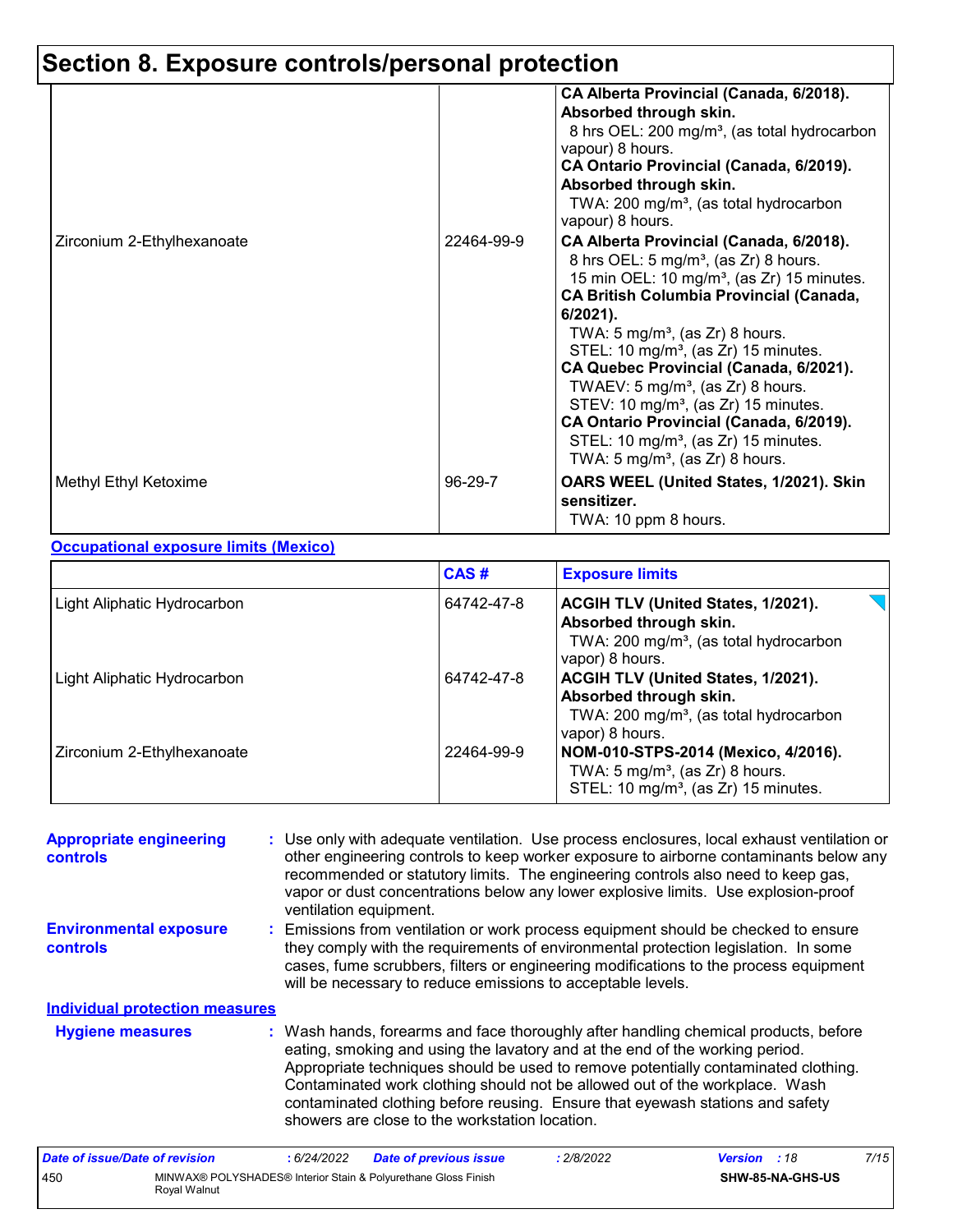### **Section 8. Exposure controls/personal protection**

| <b>Eye/face protection</b>    | Safety eyewear complying with an approved standard should be used when a risk<br>assessment indicates this is necessary to avoid exposure to liquid splashes, mists,<br>gases or dusts. If contact is possible, the following protection should be worn, unless<br>the assessment indicates a higher degree of protection: safety glasses with side-<br>shields.                                                                                                                                                                                                                                                       |
|-------------------------------|------------------------------------------------------------------------------------------------------------------------------------------------------------------------------------------------------------------------------------------------------------------------------------------------------------------------------------------------------------------------------------------------------------------------------------------------------------------------------------------------------------------------------------------------------------------------------------------------------------------------|
| <b>Skin protection</b>        |                                                                                                                                                                                                                                                                                                                                                                                                                                                                                                                                                                                                                        |
| <b>Hand protection</b>        | : Chemical-resistant, impervious gloves complying with an approved standard should be<br>worn at all times when handling chemical products if a risk assessment indicates this is<br>necessary. Considering the parameters specified by the glove manufacturer, check<br>during use that the gloves are still retaining their protective properties. It should be<br>noted that the time to breakthrough for any glove material may be different for different<br>glove manufacturers. In the case of mixtures, consisting of several substances, the<br>protection time of the gloves cannot be accurately estimated. |
| <b>Body protection</b>        | : Personal protective equipment for the body should be selected based on the task being<br>performed and the risks involved and should be approved by a specialist before<br>handling this product. When there is a risk of ignition from static electricity, wear anti-<br>static protective clothing. For the greatest protection from static discharges, clothing<br>should include anti-static overalls, boots and gloves.                                                                                                                                                                                         |
| <b>Other skin protection</b>  | : Appropriate footwear and any additional skin protection measures should be selected<br>based on the task being performed and the risks involved and should be approved by a<br>specialist before handling this product.                                                                                                                                                                                                                                                                                                                                                                                              |
| <b>Respiratory protection</b> | : Based on the hazard and potential for exposure, select a respirator that meets the<br>appropriate standard or certification. Respirators must be used according to a<br>respiratory protection program to ensure proper fitting, training, and other important<br>aspects of use.                                                                                                                                                                                                                                                                                                                                    |

### **Section 9. Physical and chemical properties**

The conditions of measurement of all properties are at standard temperature and pressure unless otherwise indicated.

|                                  |                                                                                                                                                                                                                                                                                                                                                                                                                                                                                                                        |                | 8/15 |
|----------------------------------|------------------------------------------------------------------------------------------------------------------------------------------------------------------------------------------------------------------------------------------------------------------------------------------------------------------------------------------------------------------------------------------------------------------------------------------------------------------------------------------------------------------------|----------------|------|
| <b>Decomposition temperature</b> |                                                                                                                                                                                                                                                                                                                                                                                                                                                                                                                        |                |      |
|                                  |                                                                                                                                                                                                                                                                                                                                                                                                                                                                                                                        |                |      |
|                                  |                                                                                                                                                                                                                                                                                                                                                                                                                                                                                                                        |                |      |
|                                  |                                                                                                                                                                                                                                                                                                                                                                                                                                                                                                                        |                |      |
|                                  |                                                                                                                                                                                                                                                                                                                                                                                                                                                                                                                        |                |      |
|                                  |                                                                                                                                                                                                                                                                                                                                                                                                                                                                                                                        |                |      |
|                                  |                                                                                                                                                                                                                                                                                                                                                                                                                                                                                                                        |                |      |
|                                  |                                                                                                                                                                                                                                                                                                                                                                                                                                                                                                                        |                |      |
|                                  |                                                                                                                                                                                                                                                                                                                                                                                                                                                                                                                        |                |      |
|                                  |                                                                                                                                                                                                                                                                                                                                                                                                                                                                                                                        |                |      |
|                                  |                                                                                                                                                                                                                                                                                                                                                                                                                                                                                                                        |                |      |
|                                  |                                                                                                                                                                                                                                                                                                                                                                                                                                                                                                                        |                |      |
|                                  |                                                                                                                                                                                                                                                                                                                                                                                                                                                                                                                        |                |      |
|                                  |                                                                                                                                                                                                                                                                                                                                                                                                                                                                                                                        |                |      |
|                                  |                                                                                                                                                                                                                                                                                                                                                                                                                                                                                                                        |                |      |
|                                  |                                                                                                                                                                                                                                                                                                                                                                                                                                                                                                                        |                |      |
|                                  |                                                                                                                                                                                                                                                                                                                                                                                                                                                                                                                        |                |      |
|                                  |                                                                                                                                                                                                                                                                                                                                                                                                                                                                                                                        |                |      |
|                                  |                                                                                                                                                                                                                                                                                                                                                                                                                                                                                                                        |                |      |
|                                  |                                                                                                                                                                                                                                                                                                                                                                                                                                                                                                                        |                |      |
|                                  | $:$ Liquid.<br>: Not available.<br>: Not available.<br>: Not available.<br>: Not applicable.<br>: Not available.<br>: $148^{\circ}$ C (298.4 $^{\circ}$ F)<br>: Closed cup: 40°C (104°F) [Tagliabue Closed Cup]<br>$\therefore$ 0.13 (butyl acetate = 1)<br>: Not available.<br>$:$ Lower: $0.7\%$<br>Upper: 7%<br>$: 0.25$ kPa (1.9 mm Hg)<br>: $5 [Air = 1]$<br>: 0.9<br>: Not available.<br>: Not applicable.<br>: Not available.<br>: Not available.<br>: 6/24/2022<br><b>Date of previous issue</b><br>: 2/8/2022 | <b>Version</b> | :18  |

Royal Walnut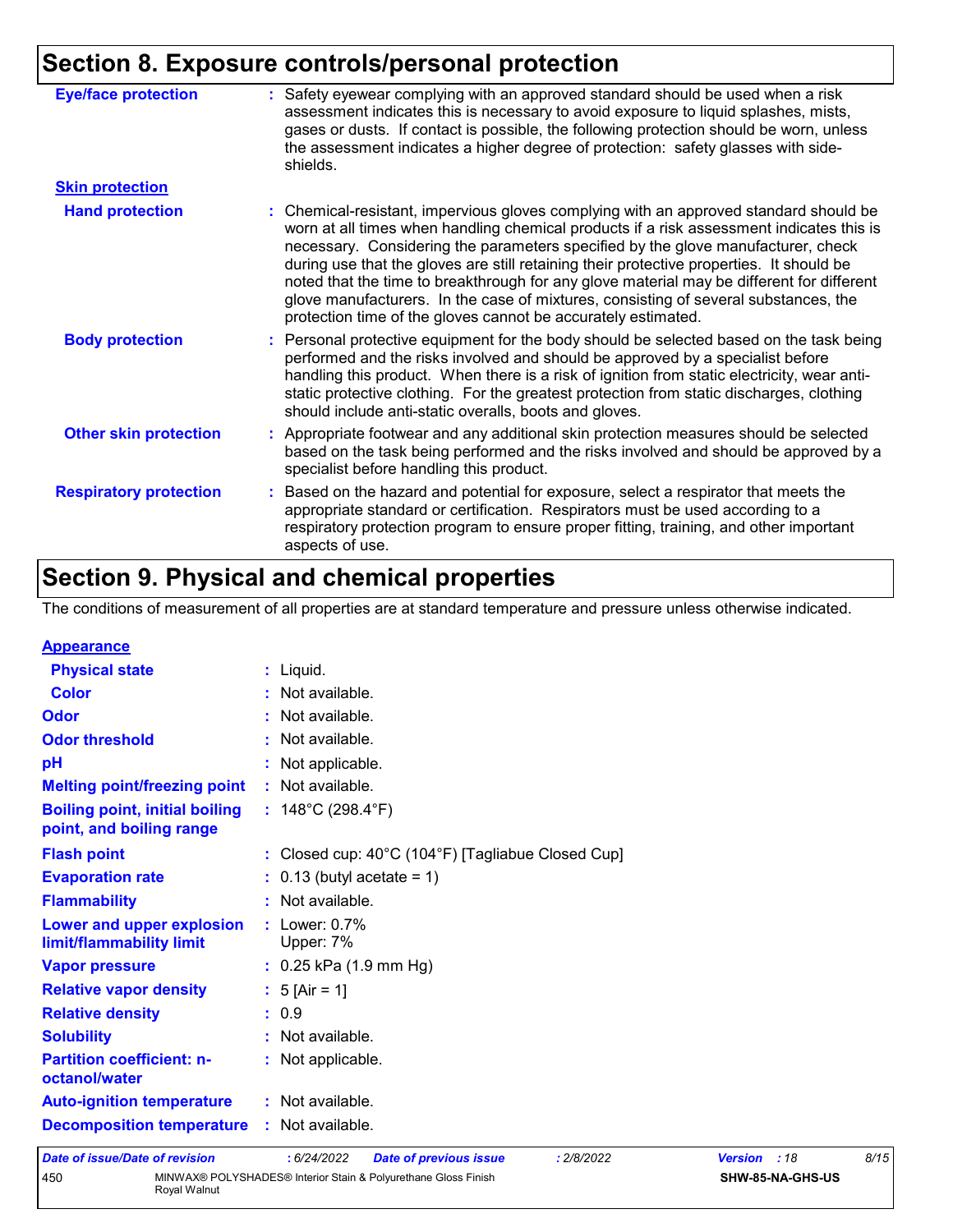### **Section 9. Physical and chemical properties**

| <b>Viscosity</b>          | : Kinematic (40°C (104°F)): <20.5 mm <sup>2</sup> /s (<20.5 cSt) |
|---------------------------|------------------------------------------------------------------|
| <b>Molecular weight</b>   | : Not applicable.                                                |
| <b>Aerosol product</b>    |                                                                  |
| <b>Heat of combustion</b> | : $20.402$ kJ/g                                                  |
|                           |                                                                  |

### **Section 10. Stability and reactivity**

| <b>Reactivity</b>                                   | : No specific test data related to reactivity available for this product or its ingredients.                                                                                                                                               |
|-----------------------------------------------------|--------------------------------------------------------------------------------------------------------------------------------------------------------------------------------------------------------------------------------------------|
| <b>Chemical stability</b>                           | : The product is stable.                                                                                                                                                                                                                   |
| <b>Possibility of hazardous</b><br><b>reactions</b> | : Under normal conditions of storage and use, hazardous reactions will not occur.                                                                                                                                                          |
| <b>Conditions to avoid</b>                          | : Avoid all possible sources of ignition (spark or flame). Do not pressurize, cut, weld,<br>braze, solder, drill, grind or expose containers to heat or sources of ignition. Do not<br>allow vapor to accumulate in low or confined areas. |
| <b>Incompatible materials</b>                       | : Reactive or incompatible with the following materials:<br>oxidizing materials                                                                                                                                                            |
| <b>Hazardous decomposition</b><br>products          | : Under normal conditions of storage and use, hazardous decomposition products should<br>not be produced.                                                                                                                                  |

### **Section 11. Toxicological information**

#### **Information on toxicological effects**

#### **Acute toxicity**

| <b>Product/ingredient name</b> | <b>Result</b>                | <b>Species</b> | <b>Dose</b>              | <b>Exposure</b> |
|--------------------------------|------------------------------|----------------|--------------------------|-----------------|
| Zirconium 2-Ethylhexanoate     | ILD50 Dermal                 | Rabbit         | $>5$ g/kg                |                 |
|                                | ILD50 Oral                   | Rat            | $>5$ g/kg                |                 |
| <b>Hydrotreated Heavy</b>      | <b>LC50 Inhalation Vapor</b> | Rat            | $8500$ mg/m <sup>3</sup> | 4 hours         |
| Petroleum Naphtha              |                              |                |                          |                 |
|                                | LD50 Oral                    | Rat            | >6 g/kg                  |                 |
| Methyl Ethyl Ketoxime          | LD50 Oral                    | Rat            | 930 mg/kg                |                 |

#### **Irritation/Corrosion**

| <b>Product/ingredient name</b> | Result                 | <b>Species</b> | <b>Score</b> | <b>Exposure</b> | <b>Observation</b> |
|--------------------------------|------------------------|----------------|--------------|-----------------|--------------------|
| Methyl Ethyl Ketoxime          | Eves - Severe irritant | Rabbit         |              | 100 uL          |                    |

#### **Sensitization**

Not available.

#### **Mutagenicity**

Not available.

#### **Carcinogenicity**

Not available.

#### **Reproductive toxicity**

Not available.

#### **Teratogenicity**

Not available.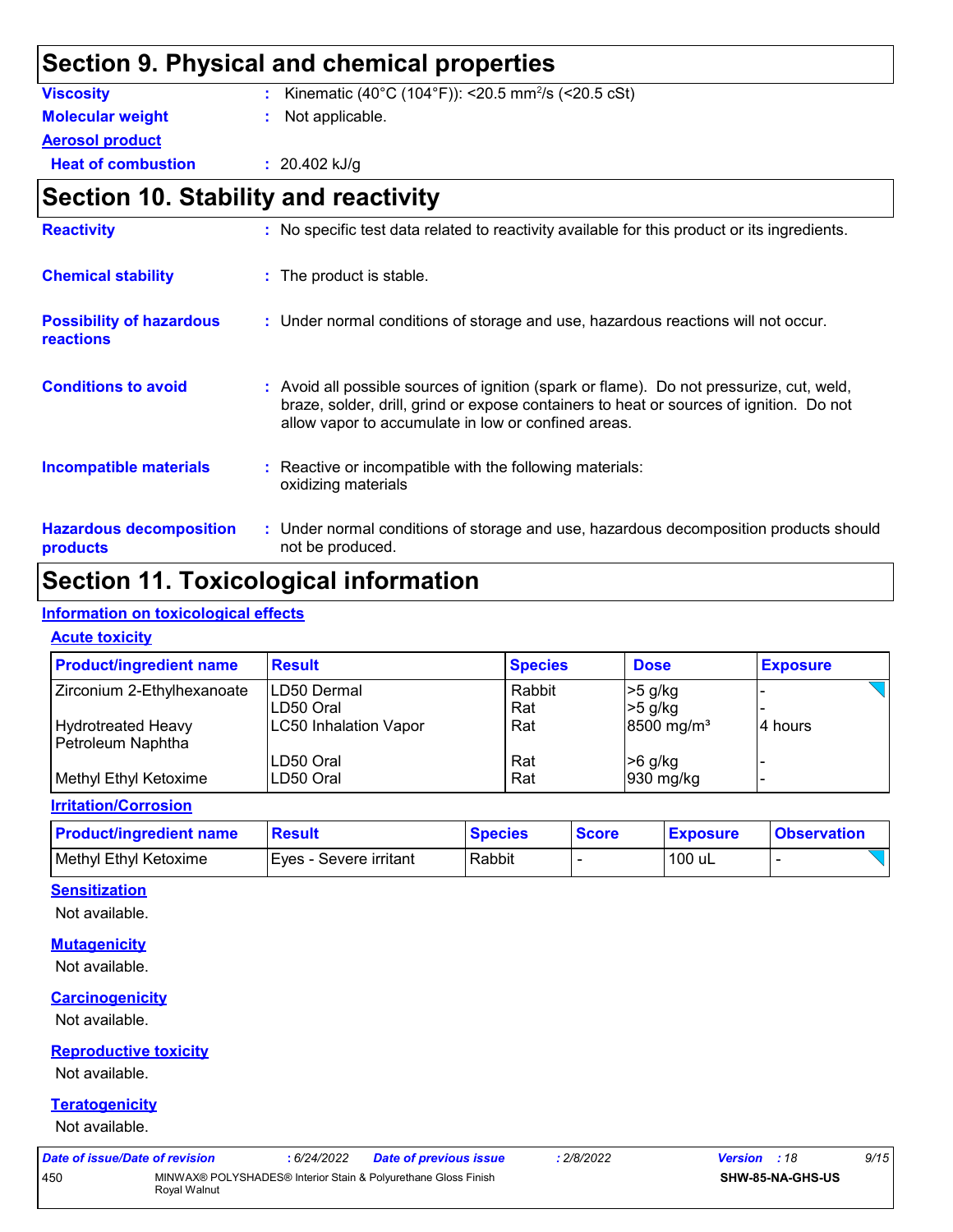### **Section 11. Toxicological information**

#### **Specific target organ toxicity (single exposure)**

| <b>Name</b>                          | <b>Category</b> | <b>Route of</b><br>exposure | <b>Target organs</b>                   |
|--------------------------------------|-----------------|-----------------------------|----------------------------------------|
| Light Aliphatic Hydrocarbon          | Category 3      |                             | Respiratory tract<br>irritation        |
|                                      | Category 3      |                             | Narcotic effects                       |
| Light Aliphatic Hydrocarbon          | Category 3      |                             | Respiratory tract<br>irritation        |
|                                      | Category 3      |                             | Narcotic effects                       |
| Med. Aliphatic Hydrocarbon Solvent   | Category 3      |                             | Respiratory tract<br><b>irritation</b> |
|                                      | Category 3      |                             | Narcotic effects                       |
| Hydrotreated Heavy Petroleum Naphtha | Category 3      |                             | Respiratory tract<br><b>irritation</b> |
|                                      | Category 3      |                             | Narcotic effects                       |
| Methyl Ethyl Ketoxime                | Category 1      |                             | upper respiratory<br>tract             |
|                                      | Category 3      |                             | Narcotic effects                       |

#### **Specific target organ toxicity (repeated exposure)**

| <b>Name</b>                          | <b>Category</b> | <b>Route of</b><br>exposure | <b>Target organs</b> |
|--------------------------------------|-----------------|-----------------------------|----------------------|
| Light Aliphatic Hydrocarbon          | Category 2      |                             |                      |
| Light Aliphatic Hydrocarbon          | Category 2      |                             |                      |
| Med. Aliphatic Hydrocarbon Solvent   | Category 1      |                             |                      |
| Hydrotreated Heavy Petroleum Naphtha | Category 2      |                             |                      |
| Methyl Ethyl Ketoxime                | Category 2      |                             | blood system         |

#### **Aspiration hazard**

| <b>Name</b>                          | <b>Result</b>                         |
|--------------------------------------|---------------------------------------|
| Light Aliphatic Hydrocarbon          | <b>ASPIRATION HAZARD - Category 1</b> |
| Light Aliphatic Hydrocarbon          | <b>ASPIRATION HAZARD - Category 1</b> |
| Med. Aliphatic Hydrocarbon Solvent   | <b>ASPIRATION HAZARD - Category 1</b> |
| Hydrotreated Heavy Petroleum Naphtha | <b>ASPIRATION HAZARD - Category 1</b> |

| Information on the likely<br>routes of exposure | : Not available.                                                                                                             |
|-------------------------------------------------|------------------------------------------------------------------------------------------------------------------------------|
| <b>Potential acute health effects</b>           |                                                                                                                              |
| <b>Eye contact</b>                              | : No known significant effects or critical hazards.                                                                          |
| <b>Inhalation</b>                               | : Can cause central nervous system (CNS) depression. May cause drowsiness or<br>dizziness. May cause respiratory irritation. |
| <b>Skin contact</b>                             | : May cause an allergic skin reaction.                                                                                       |
| <b>Ingestion</b>                                | : Can cause central nervous system (CNS) depression. May be fatal if swallowed and<br>enters airways.                        |

|             | Symptoms related to the physical, chemical and toxicological characteristics |  |
|-------------|------------------------------------------------------------------------------|--|
| Eye contact | : No specific data.                                                          |  |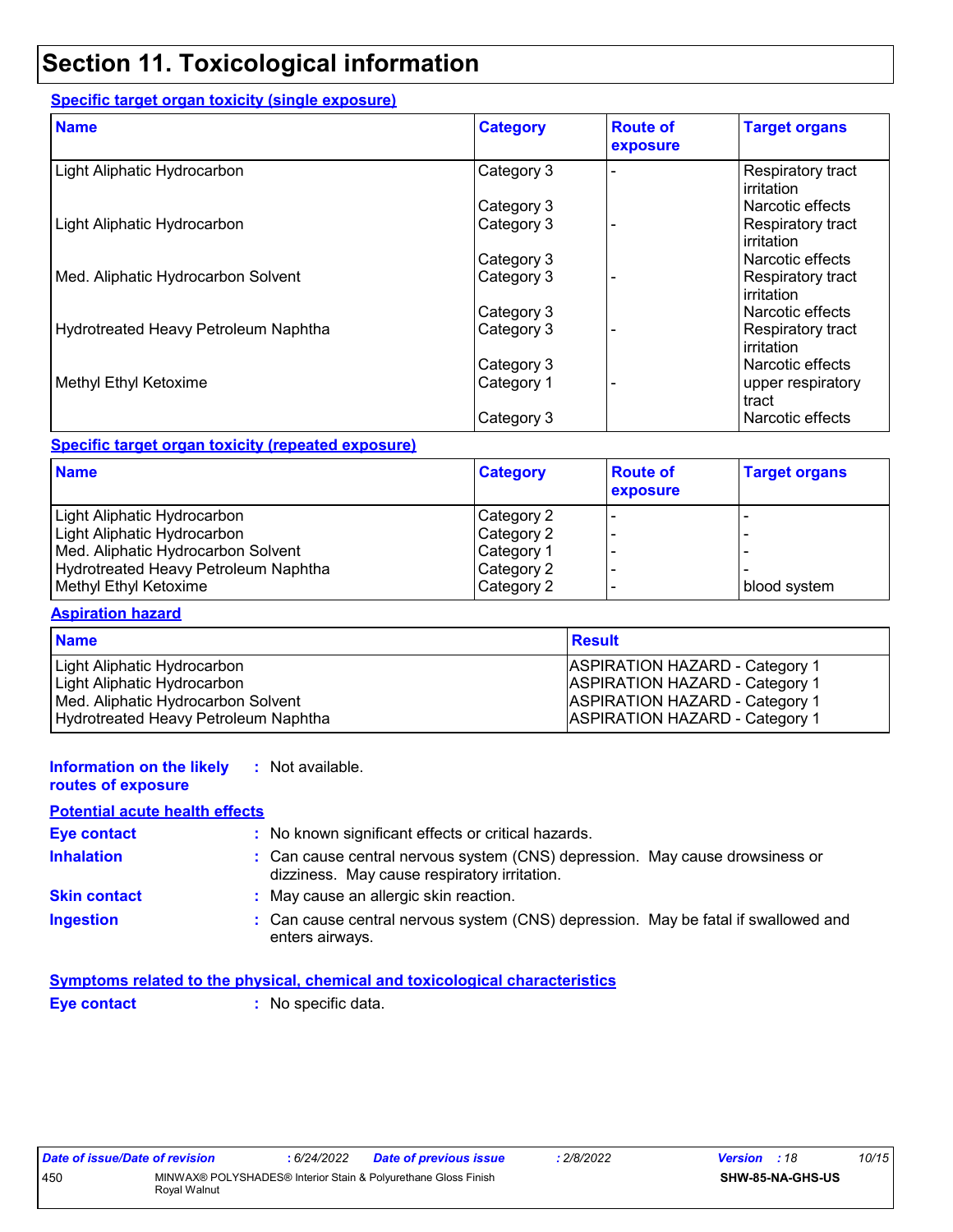### **Section 11. Toxicological information**

| <b>Inhalation</b>   | : Adverse symptoms may include the following:<br>respiratory tract irritation<br>coughing<br>nausea or vomiting<br>headache<br>drowsiness/fatigue<br>dizziness/vertigo<br>unconsciousness<br>reduced fetal weight<br>increase in fetal deaths<br>skeletal malformations |
|---------------------|-------------------------------------------------------------------------------------------------------------------------------------------------------------------------------------------------------------------------------------------------------------------------|
| <b>Skin contact</b> | : Adverse symptoms may include the following:<br>irritation<br>redness<br>reduced fetal weight<br>increase in fetal deaths<br>skeletal malformations                                                                                                                    |
| <b>Ingestion</b>    | : Adverse symptoms may include the following:<br>nausea or vomiting<br>reduced fetal weight<br>increase in fetal deaths<br>skeletal malformations                                                                                                                       |

|                                                   | Delayed and immediate effects and also chronic effects from short and long term exposure                                                                                       |
|---------------------------------------------------|--------------------------------------------------------------------------------------------------------------------------------------------------------------------------------|
| <b>Short term exposure</b>                        |                                                                                                                                                                                |
| <b>Potential immediate</b><br>effects             | $:$ Not available.                                                                                                                                                             |
| <b>Potential delayed effects</b>                  | : Not available.                                                                                                                                                               |
| <b>Long term exposure</b>                         |                                                                                                                                                                                |
| <b>Potential immediate</b><br><b>effects</b>      | : Not available.                                                                                                                                                               |
| <b>Potential delayed effects : Not available.</b> |                                                                                                                                                                                |
| <b>Potential chronic health effects</b>           |                                                                                                                                                                                |
| Not available.                                    |                                                                                                                                                                                |
| <b>General</b>                                    | : May cause damage to organs through prolonged or repeated exposure. Once<br>sensitized, a severe allergic reaction may occur when subsequently exposed to very low<br>levels. |
| <b>Carcinogenicity</b>                            | : No known significant effects or critical hazards.                                                                                                                            |
| <b>Mutagenicity</b>                               | : No known significant effects or critical hazards.                                                                                                                            |
| <b>Teratogenicity</b>                             | : Suspected of damaging the unborn child.                                                                                                                                      |
| <b>Developmental effects</b>                      | : No known significant effects or critical hazards.                                                                                                                            |
| <b>Fertility effects</b>                          | : No known significant effects or critical hazards.                                                                                                                            |

#### **Numerical measures of toxicity** Not available. **Acute toxicity estimates**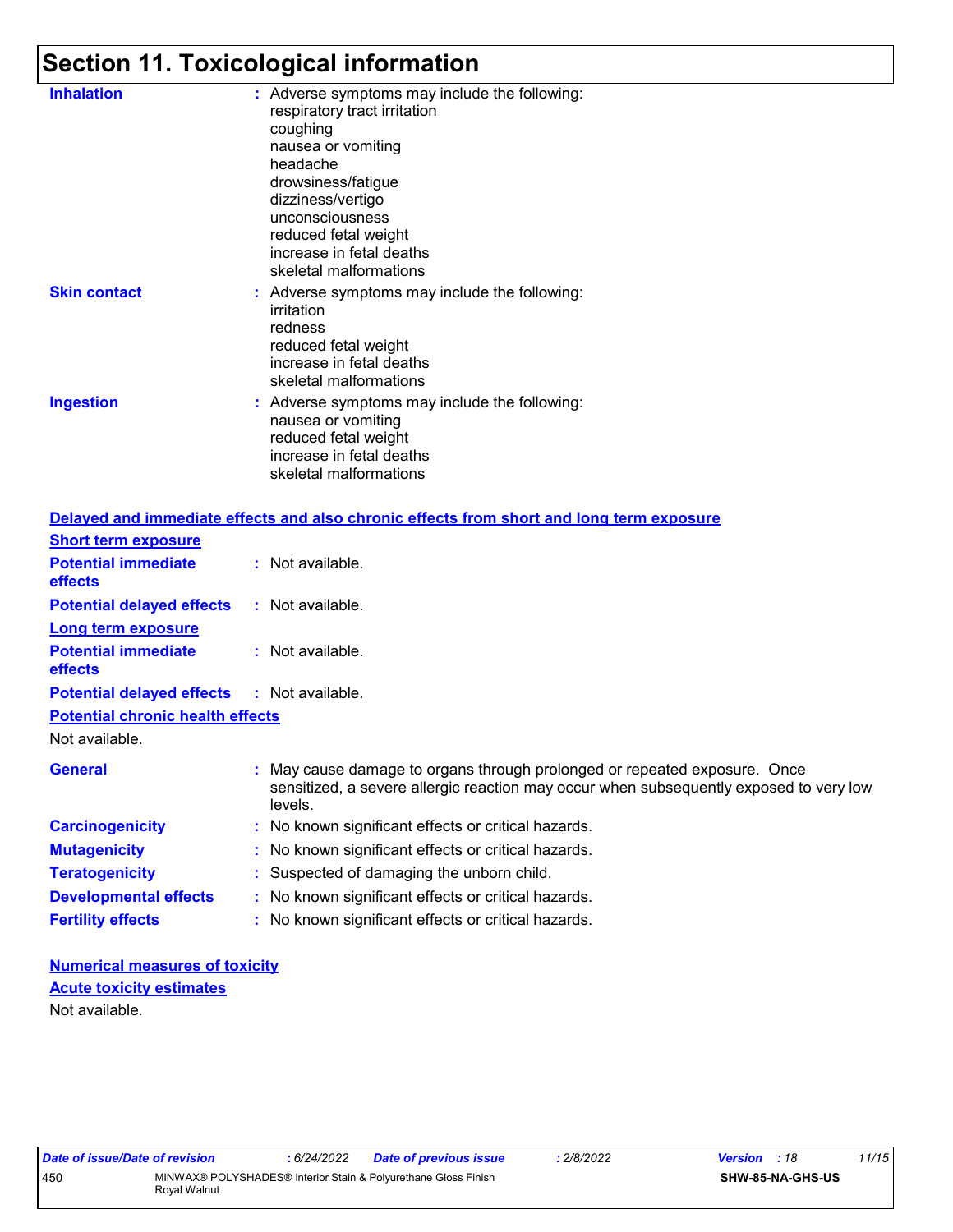### **Section 12. Ecological information**

#### **Toxicity**

| <b>Product/ingredient name</b> | <b>Result</b>                      | <b>Species</b>                    | <b>Exposure</b> |
|--------------------------------|------------------------------------|-----------------------------------|-----------------|
| Light Aliphatic Hydrocarbon    | Acute LC50 2200 µg/l Fresh water   | <b>Fish - Lepomis macrochirus</b> | 4 days          |
| Light Aliphatic Hydrocarbon    | Acute LC50 2200 µg/l Fresh water   | Fish - Lepomis macrochirus        | 4 days          |
| Methyl Ethyl Ketoxime          | Acute LC50 843000 µg/l Fresh water | <b>Fish - Pimephales promelas</b> | 196 hours       |

#### **Persistence and degradability**

Not available.

#### **Bioaccumulative potential**

| <b>Product/ingredient name</b> | $\mathsf{LogP}_\mathsf{ow}$ | <b>BCF</b> | <b>Potential</b> |
|--------------------------------|-----------------------------|------------|------------------|
| Zirconium 2-Ethylhexanoate     |                             | 2.96       | low              |
| Hydrotreated Heavy             |                             | 10 to 2500 | high             |
| Petroleum Naphtha              |                             |            |                  |
| Methyl Ethyl Ketoxime          |                             | 2.5 to 5.8 | low              |

#### **Mobility in soil**

**Soil/water partition coefficient (KOC) :** Not available.

**Other adverse effects :** No known significant effects or critical hazards.

### **Section 13. Disposal considerations**

#### **Disposal methods :**

The generation of waste should be avoided or minimized wherever possible. Disposal of this product, solutions and any by-products should at all times comply with the requirements of environmental protection and waste disposal legislation and any regional local authority requirements. Dispose of surplus and non-recyclable products via a licensed waste disposal contractor. Waste should not be disposed of untreated to the sewer unless fully compliant with the requirements of all authorities with jurisdiction. Waste packaging should be recycled. Incineration or landfill should only be considered when recycling is not feasible. This material and its container must be disposed of in a safe way. Care should be taken when handling emptied containers that have not been cleaned or rinsed out. Empty containers or liners may retain some product residues. Vapor from product residues may create a highly flammable or explosive atmosphere inside the container. Do not cut, weld or grind used containers unless they have been cleaned thoroughly internally. Avoid dispersal of spilled material and runoff and contact with soil, waterways, drains and sewers.

### **Section 14. Transport information**

|                                                                                                                         | <b>DOT</b><br><b>Classification</b> | <b>TDG</b><br><b>Classification</b>       | <b>Mexico</b><br><b>Classification</b> | <b>IATA</b>   | <b>IMDG</b>   |
|-------------------------------------------------------------------------------------------------------------------------|-------------------------------------|-------------------------------------------|----------------------------------------|---------------|---------------|
| <b>UN number</b>                                                                                                        | <b>UN1263</b>                       | <b>UN1263</b>                             | <b>UN1263</b>                          | <b>UN1263</b> | <b>UN1263</b> |
| <b>UN proper</b><br>shipping name                                                                                       | <b>PAINT</b>                        | <b>PAINT</b>                              | l PAINT                                | <b>PAINT</b>  | <b>PAINT</b>  |
| <b>Transport</b><br>hazard class(es)                                                                                    | 3<br><b>AMMABLE LIQUI</b>           | 3                                         | 3                                      | 3             |               |
| Date of issue/Date of revision<br>MINWAX® POLYSHADES® Interior Stain & Polyurethane Gloss Finish<br>450<br>Royal Walnut | : 2/8/2022                          | 12/15<br>Version : 18<br>SHW-85-NA-GHS-US |                                        |               |               |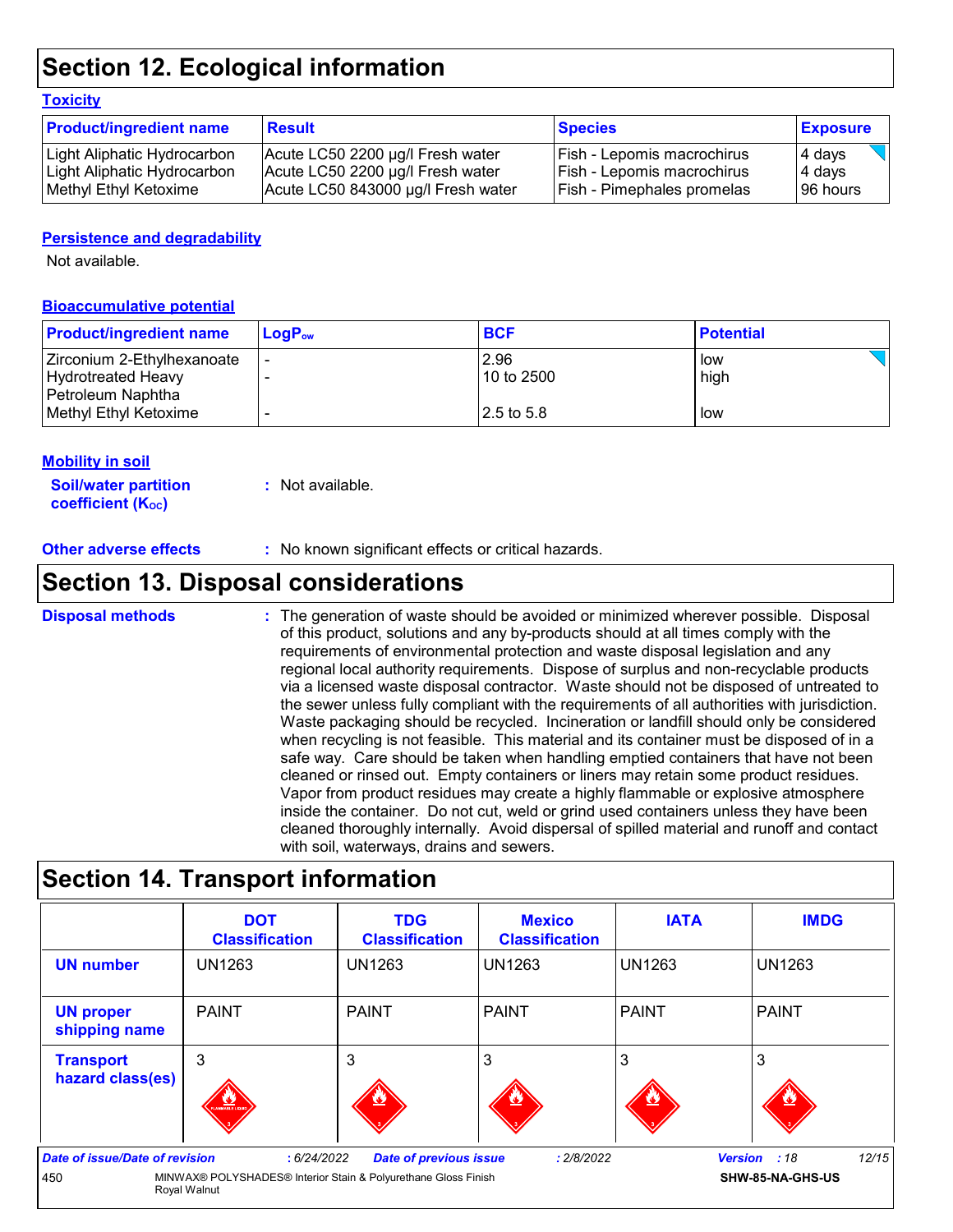| <b>Packing group</b>                                     | III                                                                                                                                                                                                                                                               | $\mathbf{III}$                                                                                                                                                                                                                                                                                                                                                                                                                                                                                                                                                                              | III            | $\mathbf{III}$ | III                                                                                  |
|----------------------------------------------------------|-------------------------------------------------------------------------------------------------------------------------------------------------------------------------------------------------------------------------------------------------------------------|---------------------------------------------------------------------------------------------------------------------------------------------------------------------------------------------------------------------------------------------------------------------------------------------------------------------------------------------------------------------------------------------------------------------------------------------------------------------------------------------------------------------------------------------------------------------------------------------|----------------|----------------|--------------------------------------------------------------------------------------|
| <b>Environmental</b><br><b>hazards</b>                   | No.                                                                                                                                                                                                                                                               | No.                                                                                                                                                                                                                                                                                                                                                                                                                                                                                                                                                                                         | No.            | No.            | No.                                                                                  |
| <b>Additional</b><br>information                         | This product may<br>be re-classified as<br>"Combustible<br>Liquid," unless<br>transported by<br>vessel or aircraft.<br>Non-bulk<br>packages (less<br>than or equal to<br>119 gal) of<br>combustible<br>liquids are not<br>regulated as<br>hazardous<br>materials. | Product classified<br>as per the<br>following sections<br>of the<br>Transportation of<br>Dangerous Goods<br>Regulations:<br>2.18-2.19 (Class<br>3).                                                                                                                                                                                                                                                                                                                                                                                                                                         |                |                | <b>Emergency</b><br>schedules F-E, S-<br>E                                           |
|                                                          | <b>ERG No.</b>                                                                                                                                                                                                                                                    | <b>ERG No.</b>                                                                                                                                                                                                                                                                                                                                                                                                                                                                                                                                                                              | <b>ERG No.</b> |                |                                                                                      |
|                                                          | 128                                                                                                                                                                                                                                                               | 128                                                                                                                                                                                                                                                                                                                                                                                                                                                                                                                                                                                         | 128            |                |                                                                                      |
| <b>Special precautions for user :</b>                    |                                                                                                                                                                                                                                                                   | consider container sizes. The presence of a shipping description for a particular<br>mode of transport (sea, air, etc.), does not indicate that the product is packaged<br>suitably for that mode of transport. All packaging must be reviewed for suitability<br>prior to shipment, and compliance with the applicable regulations is the sole<br>responsibility of the person offering the product for transport. People loading and<br>unloading dangerous goods must be trained on all of the risks deriving from the<br>substances and on all actions in case of emergency situations. |                |                | Multi-modal shipping descriptions are provided for informational purposes and do not |
| <b>Transport in bulk according</b><br>to IMO instruments | Not available.<br>÷.                                                                                                                                                                                                                                              |                                                                                                                                                                                                                                                                                                                                                                                                                                                                                                                                                                                             |                |                |                                                                                      |

### **Section 15. Regulatory information**

### **SARA 313**

SARA 313 (40 CFR 372.45) supplier notification can be found on the Environmental Data Sheet.

#### **California Prop. 65**

WARNING: This product contains chemicals known to the State of California to cause cancer and birth defects or other reproductive harm.

#### **International regulations**

| <b>International lists</b> | : Australia inventory (AIIC): Not determined.               |
|----------------------------|-------------------------------------------------------------|
|                            | China inventory (IECSC): Not determined.                    |
|                            | Japan inventory (CSCL): Not determined.                     |
|                            | Japan inventory (ISHL): Not determined.                     |
|                            | Korea inventory (KECI): Not determined.                     |
|                            | New Zealand Inventory of Chemicals (NZIoC): Not determined. |
|                            | Philippines inventory (PICCS): Not determined.              |

| Date of issue/Date of revision |              | : 6/24/2022 | <b>Date of previous issue</b>                                  | : 2/8/2022 | <b>Version</b> : 18 |                         | 13/15 |
|--------------------------------|--------------|-------------|----------------------------------------------------------------|------------|---------------------|-------------------------|-------|
| 450                            | Roval Walnut |             | MINWAX® POLYSHADES® Interior Stain & Polyurethane Gloss Finish |            |                     | <b>SHW-85-NA-GHS-US</b> |       |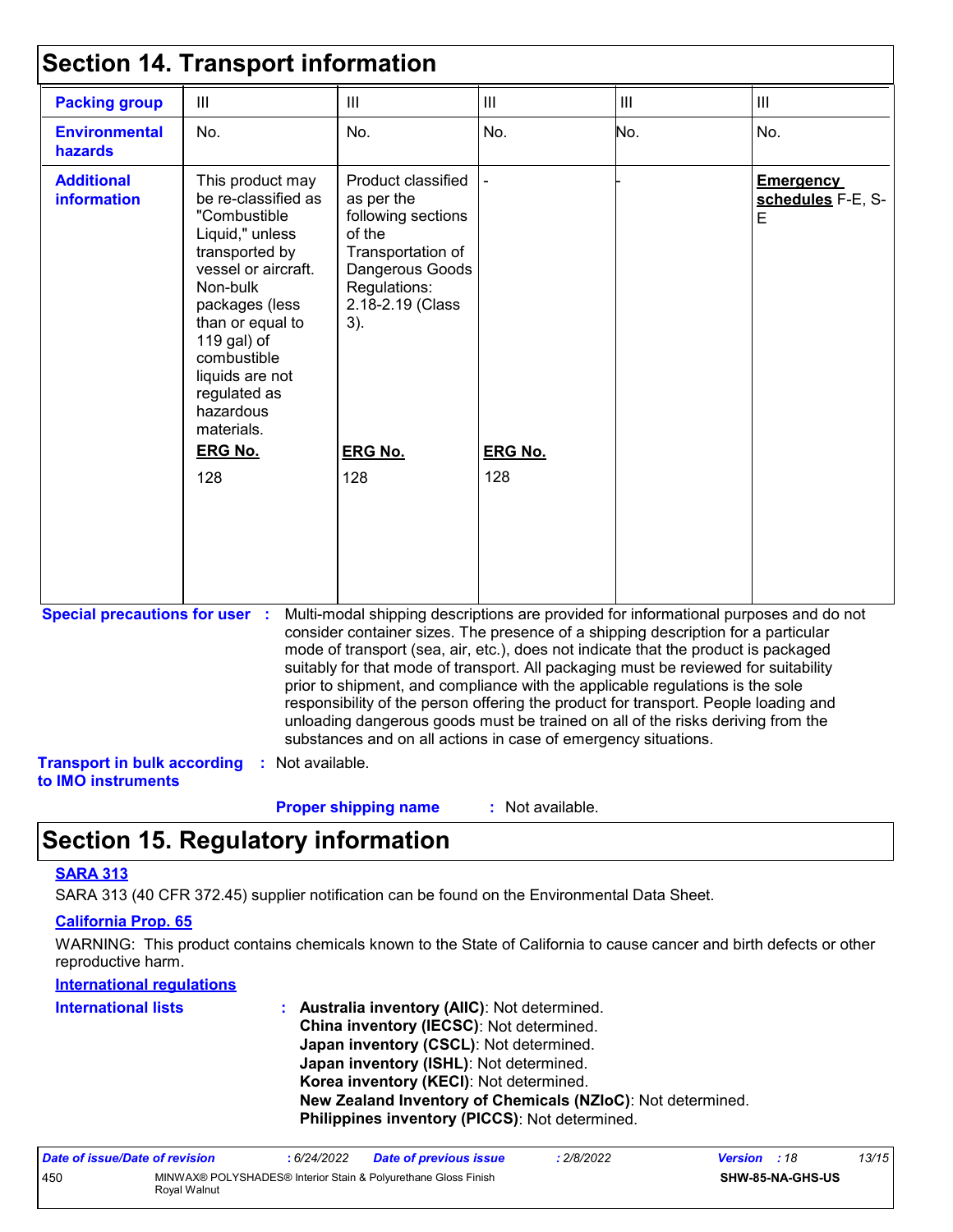### **Section 15. Regulatory information**

**Taiwan Chemical Substances Inventory (TCSI)**: Not determined. **Thailand inventory**: Not determined. **Turkey inventory**: Not determined. **Vietnam inventory**: Not determined.

### **Section 16. Other information**

#### **Hazardous Material Information System (U.S.A.)**



**The customer is responsible for determining the PPE code for this material. For more information on HMIS® Personal Protective Equipment (PPE) codes, consult the HMIS® Implementation Manual.**

**Caution: HMIS® ratings are based on a 0-4 rating scale, with 0 representing minimal hazards or risks, and 4 representing significant hazards or risks. Although HMIS® ratings and the associated label are not required on SDSs or products leaving a facility under 29 CFR 1910.1200, the preparer may choose to provide them. HMIS® ratings are to be used with a fully implemented HMIS® program. HMIS® is a registered trademark and service mark of the American Coatings Association, Inc.**

**Procedure used to derive the classification**

|                                                                                                                                                                                                                                                                                                                                                                                                                                                                                                                                                                                                                                                            | <b>Justification</b>                                                                                                                                      |             |  |  |
|------------------------------------------------------------------------------------------------------------------------------------------------------------------------------------------------------------------------------------------------------------------------------------------------------------------------------------------------------------------------------------------------------------------------------------------------------------------------------------------------------------------------------------------------------------------------------------------------------------------------------------------------------------|-----------------------------------------------------------------------------------------------------------------------------------------------------------|-------------|--|--|
| <b>FLAMMABLE LIQUIDS - Category 3</b><br>SKIN SENSITIZATION - Category 1<br>TOXIC TO REPRODUCTION - Category 2<br>SPECIFIC TARGET ORGAN TOXICITY (SINGLE EXPOSURE) (Respiratory tract<br>irritation) - Category 3<br>SPECIFIC TARGET ORGAN TOXICITY (SINGLE EXPOSURE) (Narcotic effects) -<br>Category 3<br>SPECIFIC TARGET ORGAN TOXICITY (REPEATED EXPOSURE) - Category 2<br><b>ASPIRATION HAZARD - Category 1</b>                                                                                                                                                                                                                                       | On basis of test data<br>Calculation method<br>Calculation method<br>Calculation method<br>Calculation method<br>Calculation method<br>Calculation method |             |  |  |
| <b>History</b>                                                                                                                                                                                                                                                                                                                                                                                                                                                                                                                                                                                                                                             |                                                                                                                                                           |             |  |  |
| Date of printing                                                                                                                                                                                                                                                                                                                                                                                                                                                                                                                                                                                                                                           |                                                                                                                                                           | : 6/24/2022 |  |  |
| Date of issue/Date of<br>revision                                                                                                                                                                                                                                                                                                                                                                                                                                                                                                                                                                                                                          |                                                                                                                                                           | : 6/24/2022 |  |  |
| Date of previous issue                                                                                                                                                                                                                                                                                                                                                                                                                                                                                                                                                                                                                                     |                                                                                                                                                           | : 2/8/2022  |  |  |
| <b>Version</b>                                                                                                                                                                                                                                                                                                                                                                                                                                                                                                                                                                                                                                             |                                                                                                                                                           |             |  |  |
| : 18<br><b>Key to abbreviations</b><br>$:$ ATE = Acute Toxicity Estimate<br><b>BCF</b> = Bioconcentration Factor<br>GHS = Globally Harmonized System of Classification and Labelling of Chemicals<br>IATA = International Air Transport Association<br>IBC = Intermediate Bulk Container<br><b>IMDG = International Maritime Dangerous Goods</b><br>LogPow = logarithm of the octanol/water partition coefficient<br>MARPOL = International Convention for the Prevention of Pollution From Ships, 1973<br>as modified by the Protocol of 1978. ("Marpol" = marine pollution)<br>$N/A = Not available$<br>SGG = Segregation Group<br>$UN = United Nations$ |                                                                                                                                                           |             |  |  |

**Indicates information that has changed from previously issued version.**

**Notice to reader**

| Date of issue/Date of revision |                                                                                | : 6/24/2022 | <b>Date of previous issue</b> | 2/8/2022 | <b>Version</b> : 18 |                         | 14/15 |
|--------------------------------|--------------------------------------------------------------------------------|-------------|-------------------------------|----------|---------------------|-------------------------|-------|
| 450                            | MINWAX® POLYSHADES® Interior Stain & Polyurethane Gloss Finish<br>Roval Walnut |             |                               |          |                     | <b>SHW-85-NA-GHS-US</b> |       |